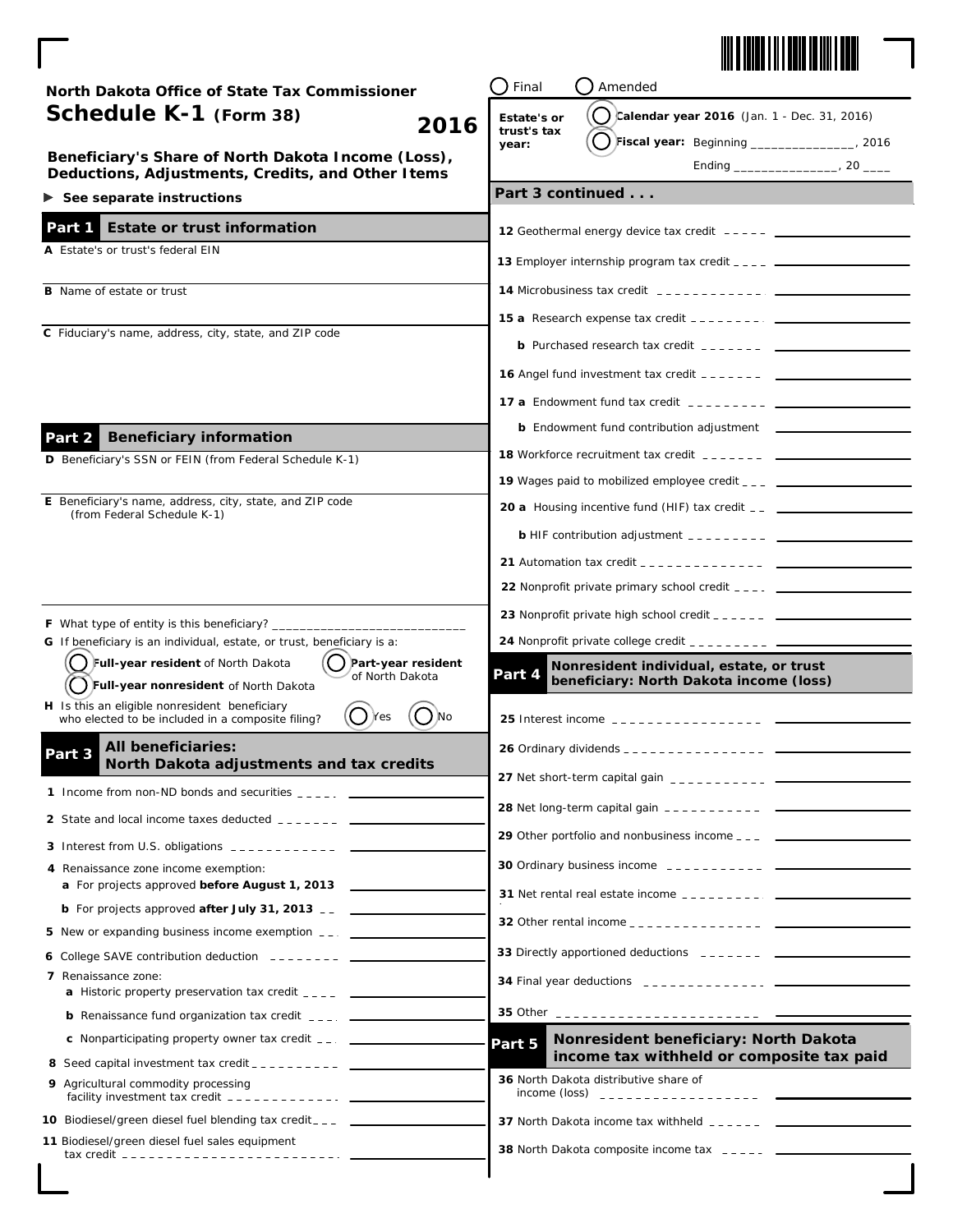# **2016 Beneficiary's Instructions for North Dakota Schedule K-1 (Form 38)**

## **Purpose of form**

North Dakota Schedule K-1 (Form 38) is a supplemental schedule provided by a fiduciary of an estate or trust to its beneficiaries. It provides information the beneficiaries may need to complete their North Dakota income tax returns. For this purpose, "beneficiary" includes an owner of a grantor trust.

## **Resident individual, estate, or trust**

**beneficiary.** If you are a North Dakota resident individual, estate, or trust, your entire distributive share of income from the estate or trust is subject to North Dakota income tax. North Dakota Schedule K-1 was issued to you only to show your distributive share of the estate's or trust's North Dakota statutory adjustments and tax credits that may affect your North Dakota income tax return. See Part 3 of the schedule.

**Nonresident individual, estate, or trust beneficiary.** If you are a nonresident individual, estate, or trust, only the portion of your distributive share of income from the estate or trust that is derived from North Dakota sources is subject to North Dakota income tax. North Dakota Schedule K-1 was issued to you to show your distributive share of the following items:

- North Dakota income, gains, losses, and deductions. See Part 4 of the schedule.
- North Dakota statutory adjustments and tax credits. See Part 3 of the schedule.
- North Dakota income tax withheld from your distributive share of North Dakota income. See Part 5 of the schedule.
- North Dakota income tax paid on your distributive share of North Dakota income in a composite filing. See "Composite filing election" under "General instructions" and Part 5 of the schedule.

#### **Partnership or corporation beneficiary.**

If you are a partnership, C corporation, S corporation, or a limited liability company treated like a partnership or corporation, North Dakota Schedule K-1 was issued to you only to show your distributive share of North Dakota statutory adjustments and tax credits. See Part 3 of the schedule.

If you are a partnership, S corporation, or a limited liability company treated like a partnership or S corporation, and if your commercial domicile is located outside North Dakota, the schedule may also show your distributive share of the following items:

- North Dakota income subject to North Dakota income tax withholding. See Part 5 of the schedule.
- North Dakota income tax withheld from your distributive share of North Dakota income. See Part 5 of the schedule.
- North Dakota income tax paid on your distributive share of North Dakota income in a composite filing. See "Composite filing election" under "General instructions" and Part 5 of the schedule.

## **General instructions**

These instructions explain where to report the information from Schedule K-1 (Form 38) on the North Dakota income tax return.

**Tax year.** References to a North Dakota form and line number contained in these instructions are references to the form in use for the 2016 calendar year. However, if you file your return on a calendar year basis, but the estate or trust files its return on a fiscal year basis, report the amounts on your return for the year in which the estate's or trust's fiscal year ends. For example, if the estate or trust has a fiscal year ending in February 2017, report the amounts from the 2016 Schedule K-1 (Form 38) on your 2017 tax return. The estate's or trust's tax year is shown at the top of the schedule.

**Composite filing election.** If Item H in Part 2 of Schedule K-1 (Form 38) is checked "Yes," you elected to include your distributive share of North Dakota income in a composite filing by the fiduciary. Ignore any amounts shown in Parts 3 through 5 of Schedule K-1 (Form 38); they are not applicable if you elected to be included in a composite filing. The income tax paid on your behalf by the fiduciary under the composite filing method satisfies your North Dakota income tax filing and payment obligations with respect to your North Dakota distributive share of income from the estate or trust. The North Dakota distributive share of income and composite income tax paid, as shown in Part 5 of Schedule K-1 (Form 38), are provided only for your information. If you later choose to revoke your composite filing election and file your own North Dakota income tax return, follow the instructions to Parts 3 through 5 to transfer the amounts from Schedule K-1 (Form 38) to your return.

**Amended Schedule K-1 (Form 38).** If you receive an amended North Dakota Schedule K-1 (Form 38) from the fiduciary for the estate or trust, you generally must file an amended North Dakota income tax return to report the revised information, in which case a copy of the amended Schedule K-1 (Form 38) must be attached to your amended North Dakota income tax return. If you previously elected to include your distributive share of North Dakota income in a composite filing, and you are not changing that election, you generally do not have to take any action and should retain the amended Schedule K-1 (Form 38) for your tax records.

## **Specific Instructions**

## **Part 3 All beneficiaries–North Dakota adjustments and tax credits**

Except for a nonresident beneficiary who elected to be included in a composite filing, the information in Part 3 of Schedule K-1 (Form 38) applies to all beneficiaries.

The following lists show where to enter an amount from Part 3 of Schedule K-1 (Form 38) on the North Dakota income tax return. Use the list that applies to your return. "Not applicable" in the right-hand means that the item does not apply and should not be entered on the return.

### **Lines 1–24**

### *Form ND-1 filer:*

| Form ND-1, line 7         |
|---------------------------|
| Sch. RZ, Part 1, line 19a |
| Sch. RZ, Part 1, line 19b |
| Sch. ND-1SA, line 2       |
| Form ND-1, line 14        |
| Sch. RZ, Part 4, line 7   |
| Sch. RZ, Part 5, line 4   |
| Sch. RZ, Part 6, line 6   |
| Sch. ND-1TC, line 4       |
| Sch. ND-1TC, line 3       |
| Sch. ND-1TC, line 6       |
| Sch. ND-1TC, line 7       |
| Sch. ND-1TC, line 14b     |
| Sch. ND-1TC, line 8a      |
| Sch. ND-1TC, line 9a      |
| Sch. ND-1TC, line 10a     |
| Sch. ND-1TC, line 10b     |
| Sch. ND-1TC, line 11a     |
| Sch. ND-1TC, line 12      |
| Form ND-1, line 4a        |
| Sch. ND-1TC, line 13a     |
| Sch. ND-1TC, line 15      |
|                           |